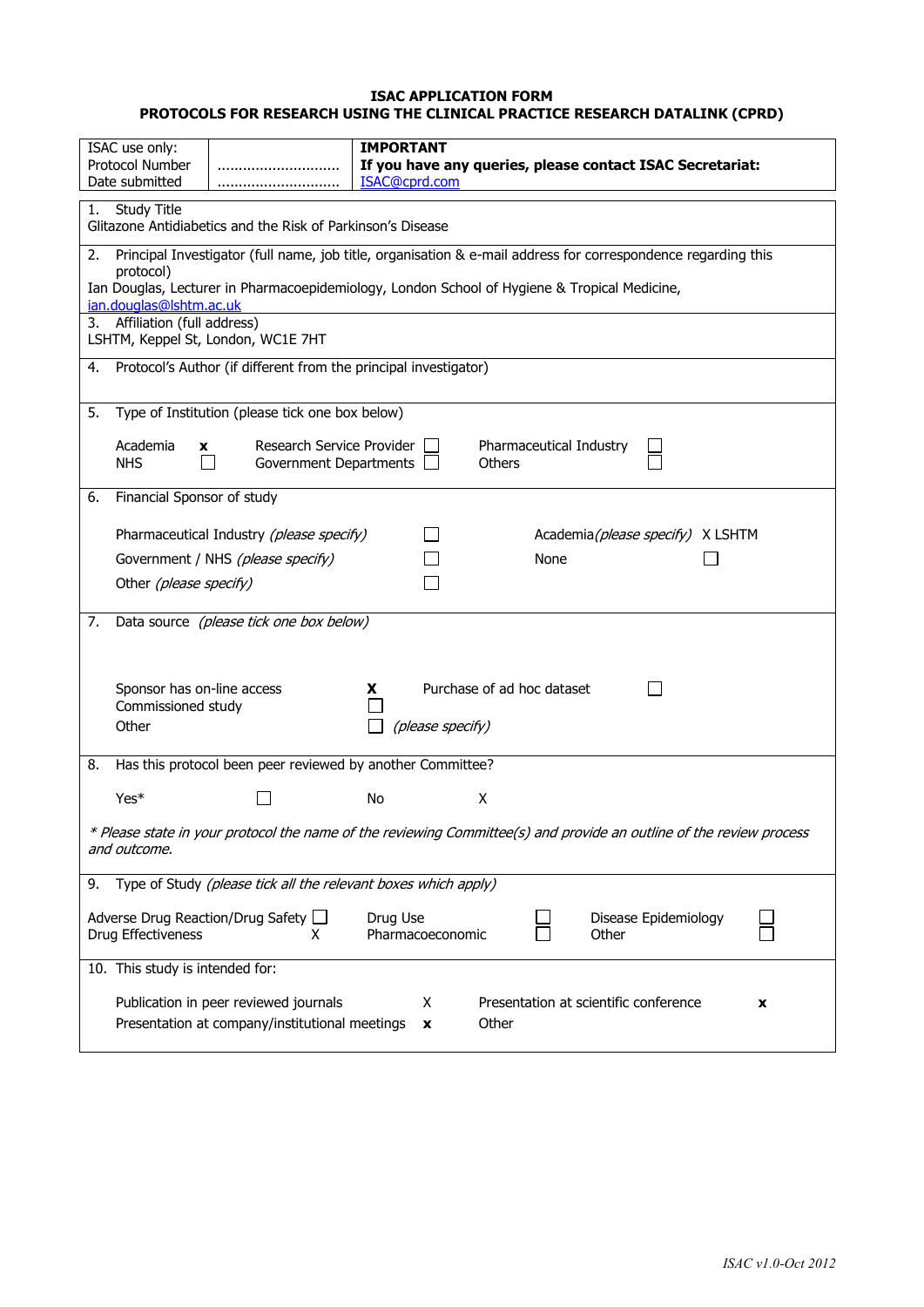|             |                                                                                     |                                                                                                                              |   | 11. Does this protocol also seek access to data held under the CPRD Data Linkage Scheme?                                                                                                                                                                                                                           |
|-------------|-------------------------------------------------------------------------------------|------------------------------------------------------------------------------------------------------------------------------|---|--------------------------------------------------------------------------------------------------------------------------------------------------------------------------------------------------------------------------------------------------------------------------------------------------------------------|
| <b>Yes</b>  |                                                                                     | No.                                                                                                                          | X |                                                                                                                                                                                                                                                                                                                    |
|             |                                                                                     | source(s) of linked data being requested.                                                                                    |   | 12. If you are seeking access to data held under the CPRD Data Linkage Scheme, please select the                                                                                                                                                                                                                   |
|             | <b>Hospital Episode Statistics</b><br><b>ONS Mortality Data</b><br>Mother Baby Link |                                                                                                                              |   | □ Cancer Registry Data*<br><b>MINAP</b><br><b>Index of Multiple Deprivation/ Townsend Score</b><br>$\Box$ Other: (please specify)                                                                                                                                                                                  |
|             |                                                                                     |                                                                                                                              |   | *Please note that applicants seeking access to cancer registry data must provide consent for publication<br>of their study title and study institution on the UK Cancer Registry website. Please contact the CPRD<br>Research Team on +44 (20) 3080 6383 or email kc@cprd.com to discuss this requirement further. |
|             |                                                                                     | discussed your request with a member of the Research team?                                                                   |   | 13. If you are seeking access to data held under the CPRD Data Linkage Scheme, have you already                                                                                                                                                                                                                    |
| Yes         | $\mathsf{L}$                                                                        | No*                                                                                                                          | П |                                                                                                                                                                                                                                                                                                                    |
| Yes*        |                                                                                     | <b>No</b><br>* Please indicate what will be required:<br>Completion of questionnaires by the GP $\psi$                       | X | Please list below the name of the person/s at the CPRD with whom you have discussed your request.<br>14. Does this protocol involve requesting any additional information from GPs?<br>Yes l<br>No l<br>Provision of anonymised records (e.g. hospital discharge summaries)<br>Yes I<br><b>No</b>                  |
|             | Other (please describe)<br>before circulation for completion.                       |                                                                                                                              |   | Any questionnaire for completion by GPs or other health care professional must be approved by ISAC #<br>15. Does this protocol describe a purely observational study using CPRD data (this may include the                                                                                                         |
|             | review of anonymised free text)?                                                    |                                                                                                                              |   |                                                                                                                                                                                                                                                                                                                    |
| Yes*        | X                                                                                   | $No**$                                                                                                                       |   |                                                                                                                                                                                                                                                                                                                    |
|             |                                                                                     | ethics approval from an NHS Research Ethics Committee.<br>study. The ISAC will provide advice on whether this may be needed. |   | * Yes: If you will be using data obtained from the CPRD Group, this study does not require separate<br>** No: You may need to seek separate ethics approval from an NHS Research Ethics Committee for this                                                                                                         |
|             |                                                                                     |                                                                                                                              |   | 16. Does this study involve linking to patient <i>identifiable</i> data from other sources?                                                                                                                                                                                                                        |
| <b>Yes</b>  |                                                                                     | No                                                                                                                           | X |                                                                                                                                                                                                                                                                                                                    |
|             |                                                                                     |                                                                                                                              |   | 17. Does this study require contact with patients in order for them to complete a questionnaire?                                                                                                                                                                                                                   |
| <b>Yes</b>  |                                                                                     | No                                                                                                                           | X |                                                                                                                                                                                                                                                                                                                    |
| completion. |                                                                                     |                                                                                                                              |   | N.B. Any questionnaire for completion by patients must be approved by ISAC before circulation for                                                                                                                                                                                                                  |
|             |                                                                                     |                                                                                                                              |   | 18. Does this study require contact with patients in order to collect a sample?                                                                                                                                                                                                                                    |
| Yes*        |                                                                                     | No                                                                                                                           | X |                                                                                                                                                                                                                                                                                                                    |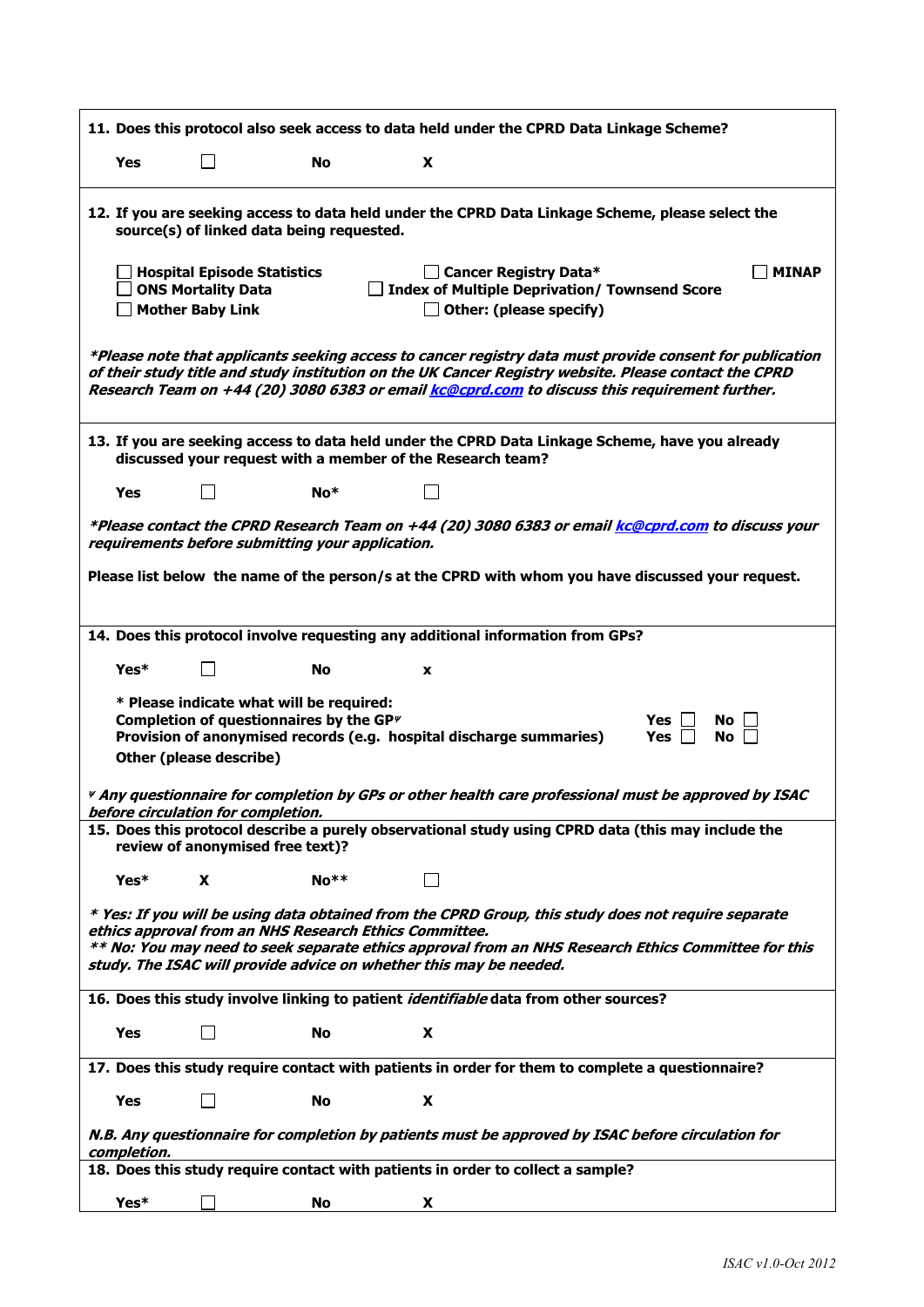| * Please state what will be collected                                                                                                                                                                                                                                                                                                                                                              |                                                                                                                                                                                                                                                                                                                                                                                                                                                            |                                           |    |
|----------------------------------------------------------------------------------------------------------------------------------------------------------------------------------------------------------------------------------------------------------------------------------------------------------------------------------------------------------------------------------------------------|------------------------------------------------------------------------------------------------------------------------------------------------------------------------------------------------------------------------------------------------------------------------------------------------------------------------------------------------------------------------------------------------------------------------------------------------------------|-------------------------------------------|----|
| 19. Experience/expertise available                                                                                                                                                                                                                                                                                                                                                                 |                                                                                                                                                                                                                                                                                                                                                                                                                                                            |                                           |    |
| Previous GPRD/CPRD Studies                                                                                                                                                                                                                                                                                                                                                                         | Please complete the following questions to indicate the experience/expertise available within the team of researchers<br>actively involved in the proposed research, including analysis of data and interpretation of results                                                                                                                                                                                                                              | Publications using GPRD/CPRD data         |    |
| None<br>$1-3$<br>> 3                                                                                                                                                                                                                                                                                                                                                                               |                                                                                                                                                                                                                                                                                                                                                                                                                                                            |                                           |    |
| Is statistical expertise available within the research team?                                                                                                                                                                                                                                                                                                                                       | If yes, please outline level of experience                                                                                                                                                                                                                                                                                                                                                                                                                 | Yes<br>$X\Box$<br>Advanced                | No |
| Is experience of handling large data sets (>1 million records)<br>available within the research team?                                                                                                                                                                                                                                                                                              | If yes, please outline level of experience                                                                                                                                                                                                                                                                                                                                                                                                                 | x<br>Advanced                             |    |
| Is UK primary care experience available within the research team?                                                                                                                                                                                                                                                                                                                                  | If yes, please outline level of experience                                                                                                                                                                                                                                                                                                                                                                                                                 | XI I<br>Liam Smeeth is a practicing UK GP |    |
| 20. References relating to your study                                                                                                                                                                                                                                                                                                                                                              |                                                                                                                                                                                                                                                                                                                                                                                                                                                            |                                           |    |
|                                                                                                                                                                                                                                                                                                                                                                                                    | Please list up to 3 references (most relevant) relating to your proposed study.                                                                                                                                                                                                                                                                                                                                                                            |                                           |    |
|                                                                                                                                                                                                                                                                                                                                                                                                    | Combs CK, Johnson DE, Karlo JC, Cannady SB, Landreth GE. (2000) Inflammatory<br>mechanisms in Alzheimer's disease: inhibition of beta-amyloid-stimulated proinflammatory<br>responses and neurotoxicity by PPARgamma agonists. J Neurosci 20(2):558-67.                                                                                                                                                                                                    |                                           |    |
| Sadeghian M; Marinova-Mutafchieva L; Broom L; Davis JB; Virley D; Medhurst AD; Dexter DT.<br>(15 May 2012). Full and partial peroxisome proliferation-activated receptor- $\gamma$ agonists, but not $\delta$<br>agonist, rescue of dopaminergic neurons in the 6-OHDA parkinsonian model is associated with<br>inhibition of microglial activation and MMP expression. J Neuroimmunol. 246:69-77. |                                                                                                                                                                                                                                                                                                                                                                                                                                                            |                                           |    |
| other than the principal investigator)                                                                                                                                                                                                                                                                                                                                                             | 21. List of all investigators/collaborators ( <i>please list the names, affiliations and e-mail addresses* of all collaborators</i> ,                                                                                                                                                                                                                                                                                                                      |                                           |    |
| 1.<br>2.<br>3.<br>Department of Medicine, Imperial College London<br>liam.smeeth@lshtm.ac.uk                                                                                                                                                                                                                                                                                                       | Investigators: Dr Ian Douglas <sup>1</sup> , Dr Krishnan Bhaskaran <sup>1</sup> , Prof Nishi Chaturvedi <sup>2</sup> , Prof David Dexter <sup>3</sup> , Prof Liam Smeeth <sup>1</sup> :<br>Epidemiology and Population Health, London School of Hygiene & Tropical Medicine<br>National Heart and Lung Institute, Imperial College London<br>ian.douglas@lshtm.ac.uk, krishnan.bhaskaran@lshtm.ac.uk, n.chaturvedi@imperial.ac.uk d.dexter@imperial.ac.uk, |                                           |    |
|                                                                                                                                                                                                                                                                                                                                                                                                    | *Please note that your ISAC application form and protocol must be copied to all e-mail addresses listed above at the time of<br>submission of your application to the ISAC mailbox. Failure to do so will result in delays in the processing of your application.                                                                                                                                                                                          |                                           |    |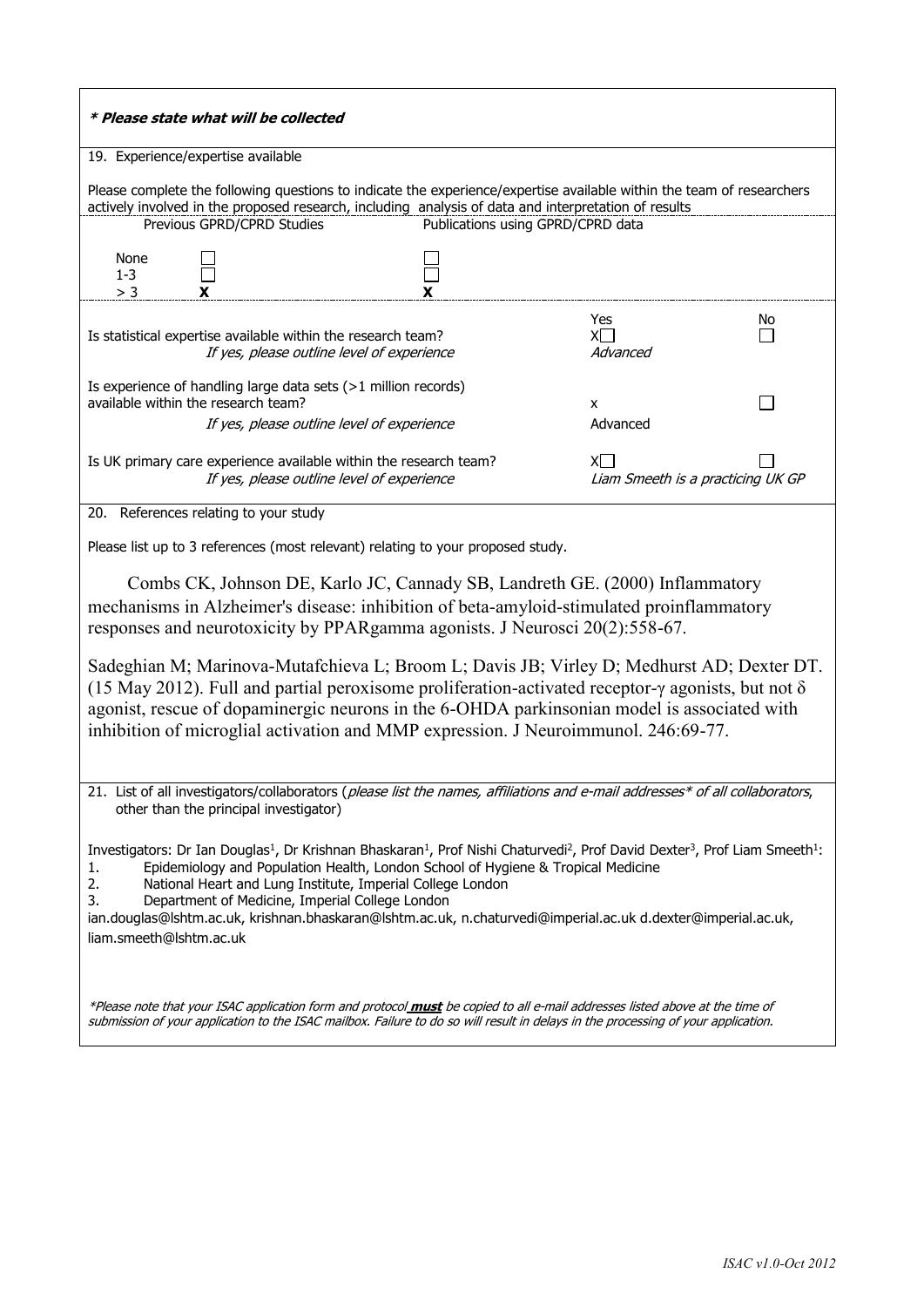#### **PROTOCOL CONTENT CHECKLIST**

In order to help ensure that protocols submitted for review contain adequate information for protocol evaluation, ISAC have produced instructions on the content of protocols for research using CPRD data. These instructions are available on the CPRD website [\(www.cprd.com/ISAC\)](http://www.cprd.com/ISAC). All protocols using CPRD data which are submitted for review by ISAC must contain information on the areas detailed in the instructions. IF you do not feel that a specific area required by ISAC is relevant for your protocol, you will need to justify this decision to ISAC.

Applicants must complete the checklist below to confirm that the protocol being submitted includes all the areas required by ISAC, or to provide justification where a required area is not considered to be relevant for a specific protocol. Protocols will not be circulated to ISAC for review until the checklist has been completed by the applicant.

#### **Please note, your protocol will be returned to you if you do not complete this checklist, or if you answer 'no' and fail to include justification for the omission of any required area.**

|                                                                                                                              | <b>Included in</b><br>protocol? |    |                               |
|------------------------------------------------------------------------------------------------------------------------------|---------------------------------|----|-------------------------------|
| <b>Required area</b>                                                                                                         | Yes                             | No | If no, reason for<br>omission |
| Lay Summary (max.200 words)                                                                                                  | x                               |    |                               |
| Background                                                                                                                   | x                               |    |                               |
| Objective, specific aims and rationale                                                                                       | X                               |    |                               |
| <b>Study Type</b><br><b>Descriptive</b><br><b>Hypothesis Generating</b><br><b>Hypothesis Testing</b>                         | X                               |    |                               |
| <b>Study Design</b>                                                                                                          | x                               |    |                               |
| Sample size/power calculation<br>(Please provide justification of<br>sample size in the protocol)                            | x                               |    |                               |
| <b>Study population</b><br>(including estimate of expected number of<br>relevant patients in the CPRD)                       | x                               |    |                               |
| Selection of comparison group(s) or controls                                                                                 | x                               |    |                               |
| <b>Exposures, outcomes and covariates</b><br><b>Exposures are clearly described</b><br><b>Outcomes are clearly described</b> | X<br>x<br>x                     |    |                               |
| Data/ Statistical Analysis Plan<br>There is plan for addressing confounding<br>There is a plan for addressing missing data   | x<br>x<br>X                     |    |                               |
| Patient/user group involvement +<br>Limitations of the study design, data sources                                            | x<br>x                          |    |                               |
| and analytic methods<br><b>Plans for disseminating and communicating</b><br>study results                                    | X                               |    |                               |

**† It is expected that many studies will benefit from the involvement of patient or user groups in their planning and refinement, and/or in the interpretation of the results and plans for further work. This is particularly, but not exclusively true of studies with interests in the impact on quality of life. Please indicate whether or not you intend to engage patients in any of the ways mentioned above.**

ISAC strongly recommends that researchers using CPRD consider registering as a NRR data provider in order that others engaged in research within the UK can be made aware of current works. The **National Research Register (NRR)** is a register of ongoing and recently completed research projects funded by, or of interest to, the United Kingdom's National Health Service. Information on the NRR is available on [www.nrr.nhs.uk](http://www.nrr.nhs.uk/) .

**Please Note: Registration with the NRR is entirely voluntary and will not replace information on ISAC approved protocols that are published in summary minutes or in the ISAC annual report**.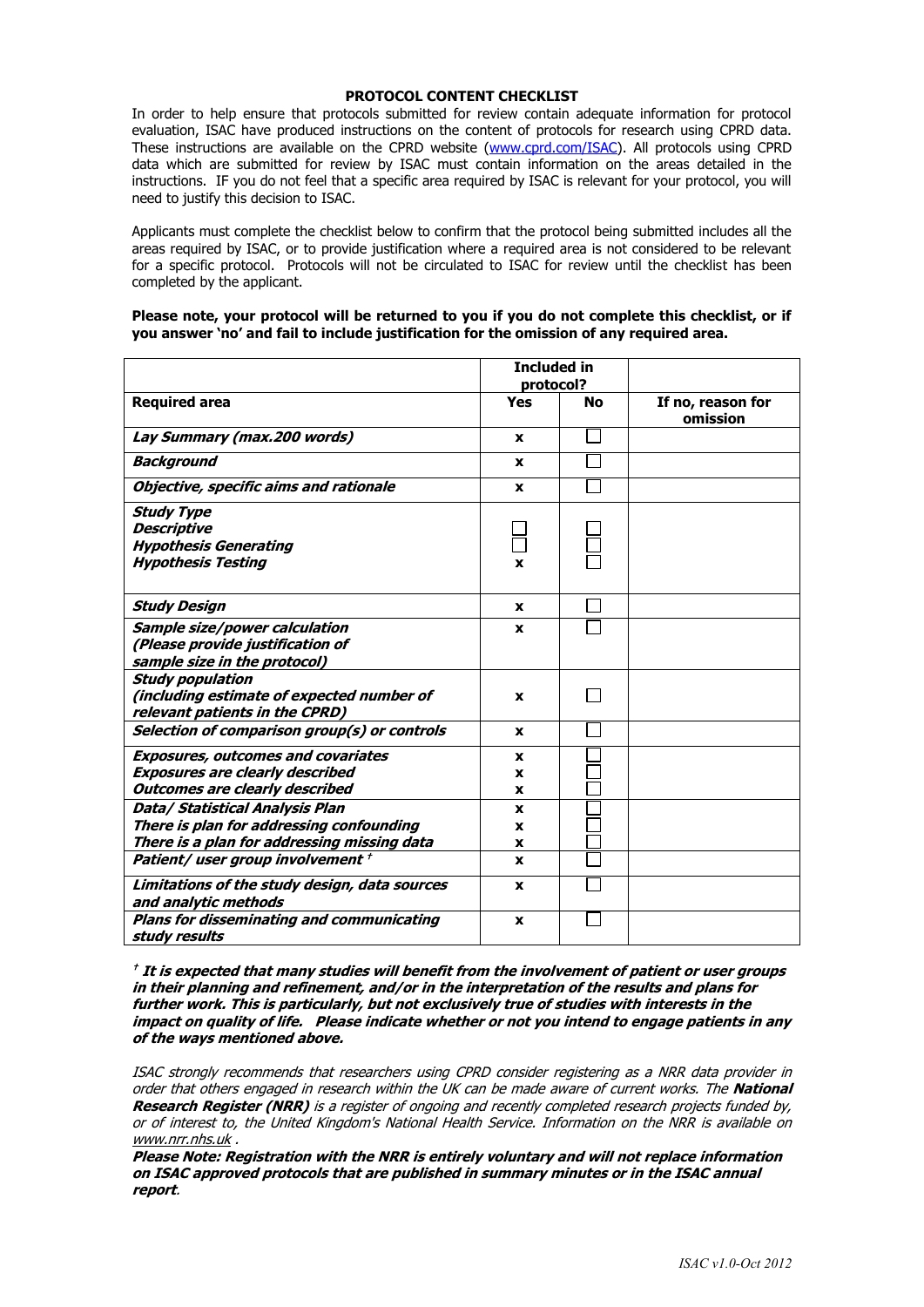## **TITLE: Glitazone Antidiabetics and the Risk of Parkinson's Disease**

# Investigators: Dr Ian Douglas<sup>1</sup>, Dr Krishnan Bhaskaran<sup>1</sup>, Prof Nishi Chaturvedi<sup>2</sup>, Prof David **Dexter<sup>3</sup> , Prof Liam Smeeth<sup>1</sup>** :

- 1. Epidemiology and Population Health, London School of Hygiene & Tropical Medicine
- 2. National Heart and Lung Institute, Imperial College London
- 3. Department of Medicine, Imperial College London

[ian.douglas@lshtm.ac.uk,](mailto:ian.douglas@lshtm.ac.uk) [krishnan.bhaskaran@lshtm.ac.uk,](mailto:krishnan.bhaskaran@lshtm.ac.uk) [n.chaturvedi@imperial.ac.uk](mailto:n.chaturvedi@imperial.ac.uk) [d.dexter@imperial.ac.uk,](mailto:d.dexter@imperial.ac.uk) [liam.smeeth@lshtm.ac.uk](mailto:liam.smeeth@lshtm.ac.uk)

## **Summary of Research in plain English**

Parkinson's disease (PD) is a progressive neurological disorder in which the brain is affected by a number of disease processes, one of which is inflammation. Recent *in vitro* and animal experiments suggest that a class of medication currently used to treat diabetes, glitazones (GTZs), may also be effective against the onset and progression of PD by reducing the inflammation in the brain associated with the disease process. GTZs have been used for >10 years in the United Kingdom to treat diabetes, and we believe that they may have slowed or prevented the onset of PD in people who have taken them. We will therefore look at a cohort of people with diabetes and compare people taking GTZs with people taking other diabetes treatments to see if those receiving a GTZ were less likely to develop PD. The findings of this study will help determine whether GTZs and drugs with similar actions may be useful in the treatment of PD.

#### **Aim**

To assess the effect of glitazones on the risk of Parkinson's disease.

#### **Objectives**

To estimate the rate ratio for Parkinson's disease in people with diabetes, comparing individuals treated with glitazones to people treated with agents other than glitazones.

#### **Background & Rationale**

Parkinson's disease is a degenerative neurological disease primarily characterised by nerve cell death in the substantia nigra and a consequent deficit in the amount of dopamine available in the central nervous system. People with PD gradually develop movementrelated symptoms, including tremor, bradykinesia and rigidity. The pathophysiological causes of PD are complex, and are thought to involve oxidative stress, mitochondrial and proteasomal dysfunction and neuroinflammation (Jenner & Olanow, 2006). Neuroinflammation is partly mediated through microglia, which have been shown to proliferate and become chronically activated in PD. Microglia produce pro-inflammatory cytokines which are associated with tissue damage and are likely to partly explain the loss of dopaminergic neurons in PD (McGeer et al 1988, Forno 1992, Harada et al 1995, Liu & Hong 2003, Wyss-Coray & Mucke L 2002, Merrill & Benveniste 1996).

*In vitro* studies have shown that peroxisome proliferation-activated receptor gamma (PPARɣ agonist medications such as the antidiabetes GTZ drugs (pioglitazone and rosiglitazone) may have a neuroprotective effect through multiple anti-inflammatory properties, including an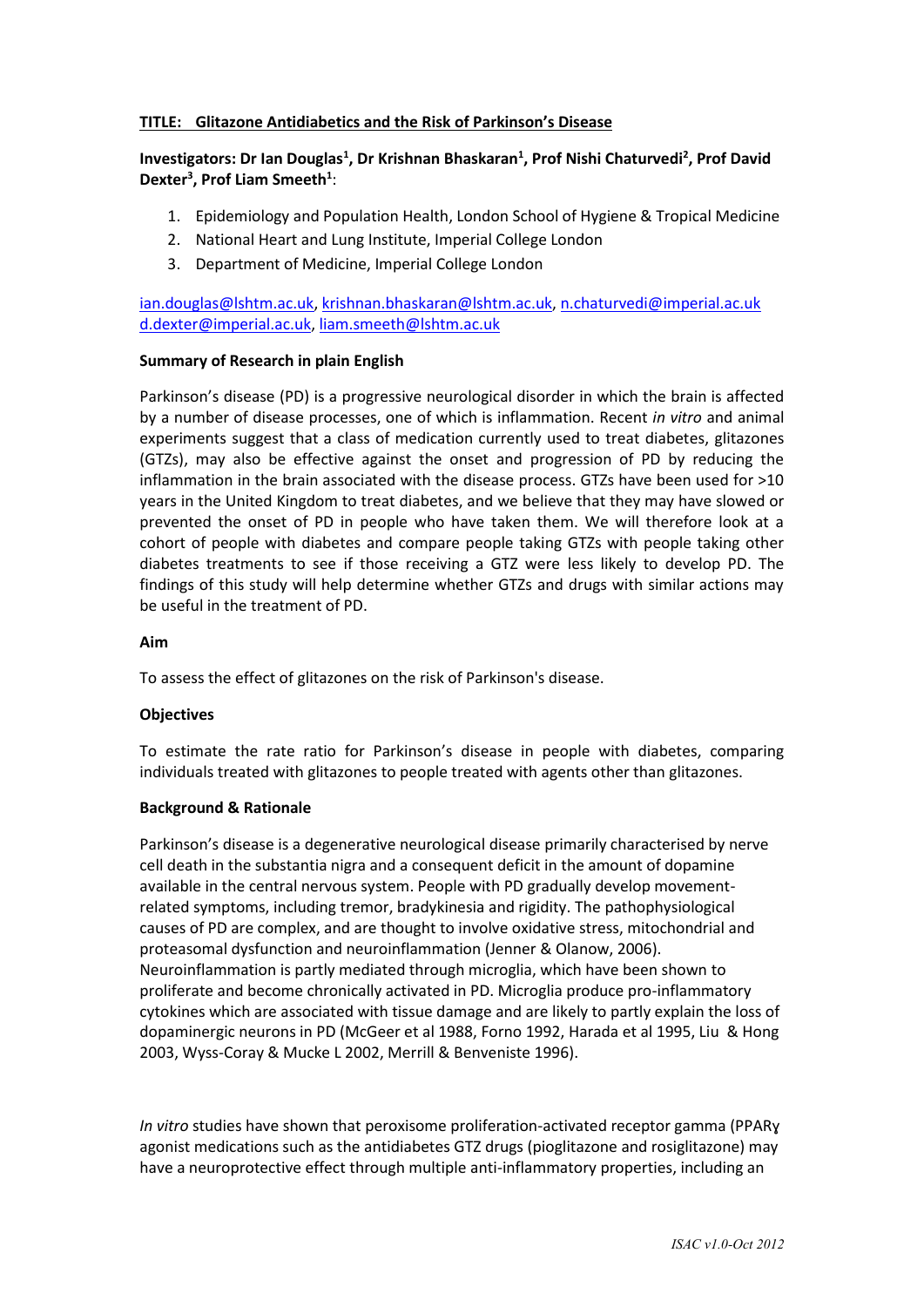inhibitory effect on the activation of microglia (Hetzel et al 2003, Zafiriou et al 2005, Combs et al 2000). Pioglitazone specifically, has been shown to reduce inflammatory markers and offer near complete protection against dopaminergic neuronal loss in an animal model of PD (Sadeghian et al, 2012).

Current treatments for PD have focused on supplementing or improving the availability of dopamine, but such strategies are associated with diminishing returns and unpleasant side effects. So far, no effective treatments have been found to directly tackle the neurodegenerative aspect of the disease and further clinical exploration of these exciting findings with PPAR<sup>®</sup> agonists is warranted. A very small clinical trial is currently exploring the use of pioglitazone to treat PD (Clinicaltrials.gov reg: NCT01280123), but will have very limited power. Since the late 1990's GTZs have been prescribed in patients with diabetes. The Clinical Practice Research Datalink (CPRD) offers an ideal source of observational data to examine whether GTZ antidiabetic medications are protective against PD by determining their effect on PD onset in a large population. The results of this study will add substantially to the evidence base regarding the effects of GTZs on PD in clinical practice, and will be of great value when making decisions about where to focus resources for further clinical research.

## **Study Type**

This is a hypothesis testing study

## **Study design**

We will conduct a cohort study comparing the rate of PD diagnosis in people treated with GTZ antidiabetic drugs, compared with people being treated with non-GTZ antidiabetic drugs. This design will minimise confounding because both exposed and unexposed patients will have diabetes and will therefore have similar underlying health problems related to diabetes which may be associated with PD. Due to the cohort design we will also be able to examine whether any effect of GTZs changes over time.

## **Study Population**

The study population will be drawn from the entire CPRD population with acceptable up to standard (UTS) follow up time. People will be selected for inclusion if they have received any prescription for a GTZ antidiabetic (code list in Appendix 1), with the first occurrence being at least 12 months after the patient's start of UTS follow up. This is to increase the likelihood that we are studying new users of GTZs, which will be of importance when we assess any effect of treatment duration on PD risk. Eligibility will begin in 1999 when the first GTZ was launched. No age restrictions will be applied to eligibility; the mean age of type 2 diabetes diagnosis in a US population was  $\sim$  46 years in 2000 (Koopman et al, 2005) and so we anticipate the age profile of patients receiving GTZ antidiabetics will be a little younger than the typical onset age for PD (over 50 year), making them an ideal group in which to study the long term effects of a potentially neuroprotective agent. Potential participants with any diagnosis of PD prior to their first GTZ prescription will be excluded. Users will be classified according to their diabetes treatment stage at the time the GTZ is started, as follows:

- 1. GTZ monotherapy, no prior oral anti-diabetic (OAD)
- 2. GTZ monotherapy, previous OAD discontinued
- 3. Combined OAD therapy, GTZ being taken with other OADs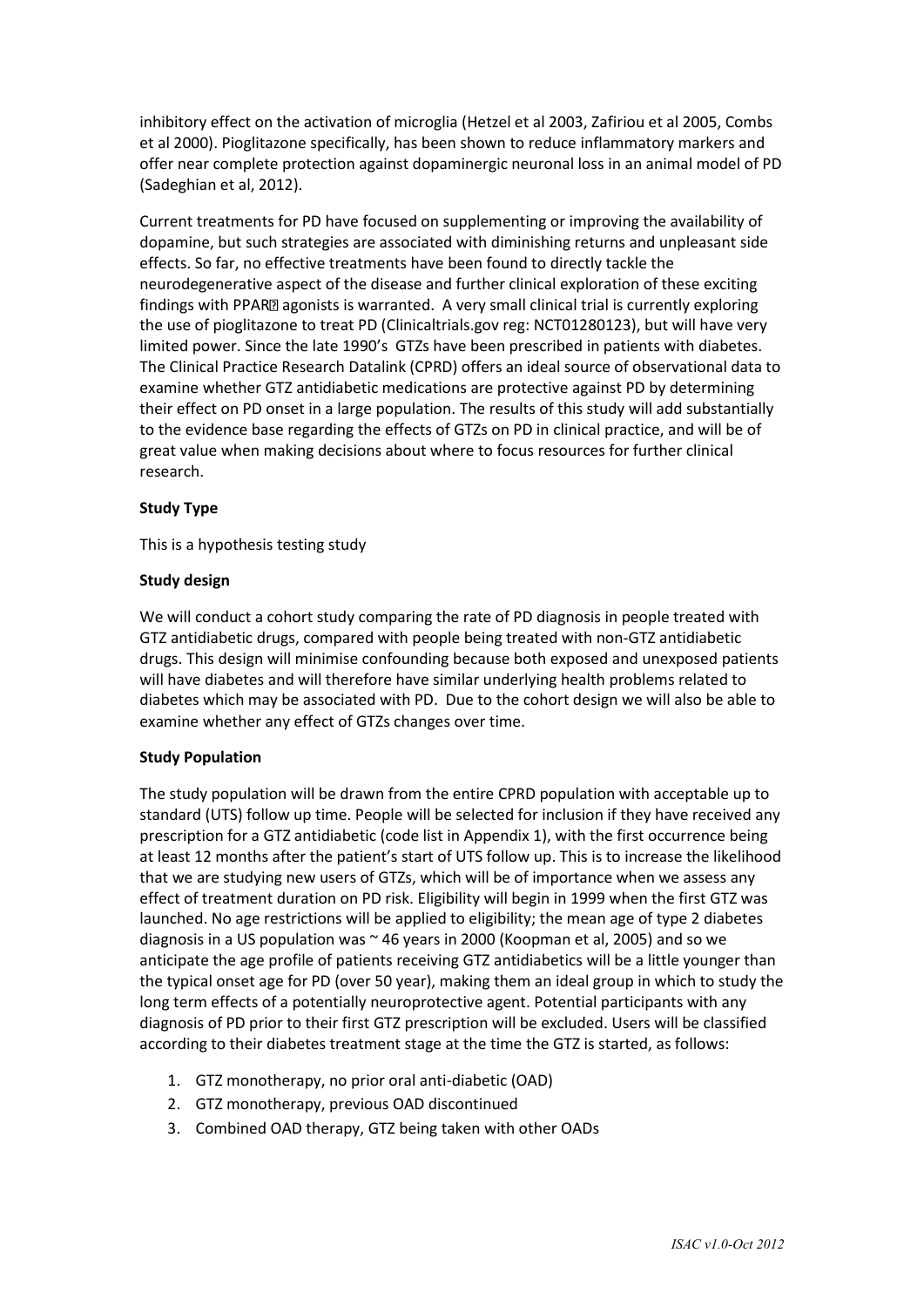A feasibility count shows there are ~43,000 incident GTZ users with at least 12 months prior UTS follow up. Follow up for the study analysis will begin at the first prescription for a GTZ and end at the earliest of last collection date for the practice, patient transfer out or death date.

#### **Selection of Comparison Group**

Each GTZ exposed patient will be matched by age, sex, and practice with up to 5 patients receiving other oral treatment for diabetes (unexposed group). To reduce the possibility of confounding, we will only select patients who have also received oral antidiabetic treatments, thus reducing the difference in disease stage between GTZ users and non-users. GTZ prescribing has evolved during >10 years according to changes in treatment guidance and changes made to the licensed indication. Initially they were mostly used as second line combination treatment, but were subsequently also used at earlier stages of diabetes treatment. Rosiglitazone was eventually suspended due to cardiovascular safety concerns and pioglitazone use has waned due to concerns over the risk of bladder cancer. To be considered for inclusion, only patients present in the database from 1999 onwards and with at least 12 months UTS follow up prior to prescribing events that trigger eligibility will be included. For instance a patient could be matched to a GTZ user in category 1) above if they had never received an OAD before 1999 and began taking a sulphonylurea with no other OAD after at least 12 months UTS follow up. Follow up for the unexposed will begin at the first prescribing event that makes them eligible for inclusion.

#### **Power Calculation**

Amongst the 43,000 GTZ exposed patients identified for the feasibility count, 144 were first diagnosed with PD after starting a GTZ. Using STATA 12, we estimate we will have 99% power to detect a 30% reduction in PD incidence amongst GTZ users, if we match each exposed patient to five unexposed. Power to detect a 25% and 20% reduction will be and 91% and 71% respectively. We believe an effect size of 25% would represent a clinically meaningful association, and may also be plausible, given the near complete protection identified in animal studies (Sadeghian et al, 2012).

#### **Exposures, Outcomes and Covariates**

Exposure will be determined by prescribing records, using code lists for individual OADs. Code lists for GTZs can be found in Appendix 1. The index date for each patient will be their first prescribing event that qualifies them for study entry (e.g. first exposure to a GTZ)

The outcome for this study is the first recording of a PD diagnosis after the index date, as identified from clinical and referral records, using the Read code list in Appendix 2. PD due to known causes will be excluded based on the recording of codes presented in Appendix 2.

Covariates to be explored due to their possible association with PD and potential confounding nature will be:

- Smoking status determined using the additional clinical details file
- HRT use determined using prescribing records
- Head trauma as determined by Read code recording
- Age and sex will be accounted for through matching
- Calcium channel blocker use as determined by prescribing records: This exposure has been shown to reduce the incidence of PD (Becker et al, 2008).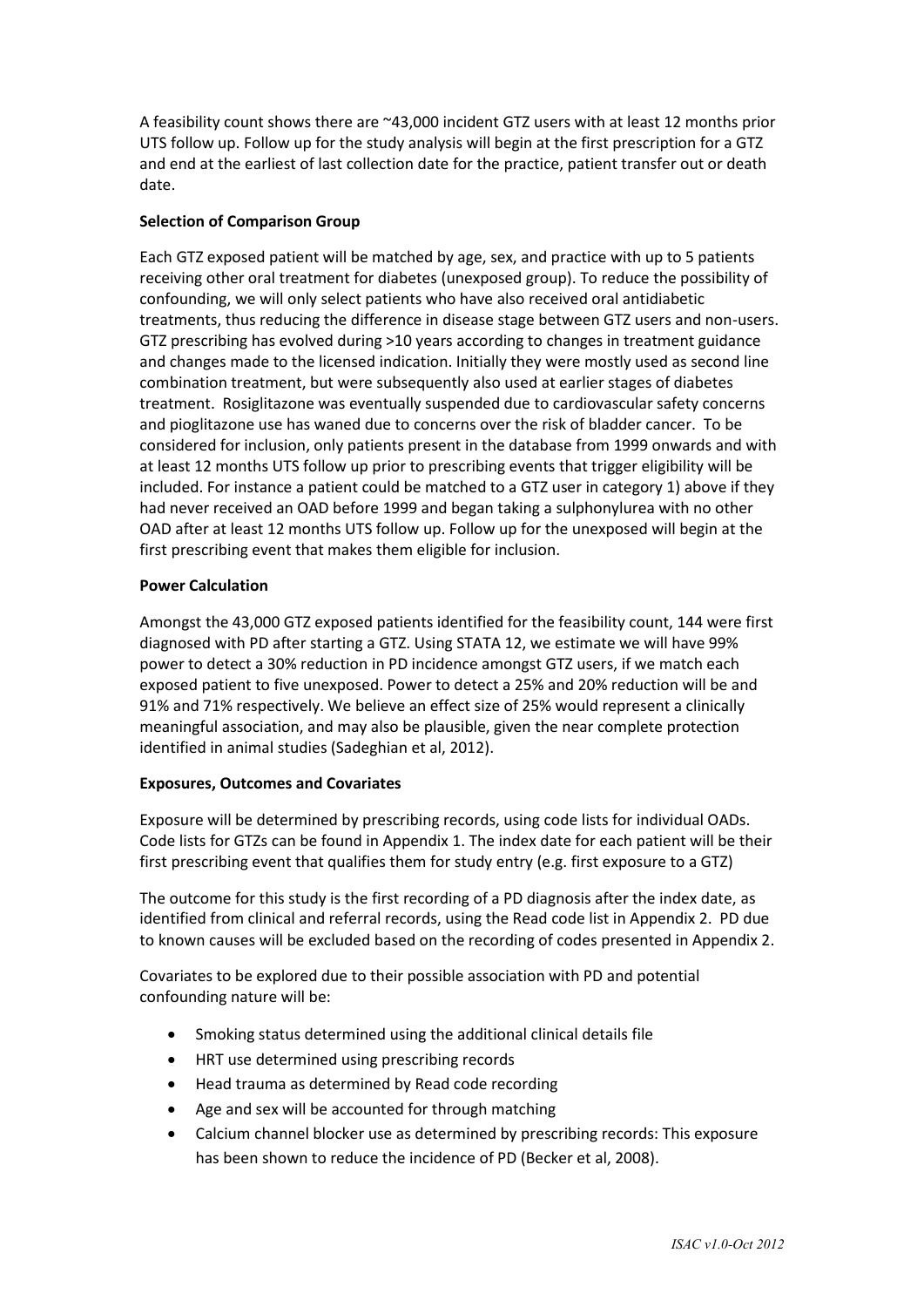- Diabetes itself has been shown to be possibly associated with PD (Wahlqvist et al, 2012). Length of time between diabetes diagnosis and index date, and HbA1c level at index date will be determined and explored for possible confounding properties. In addition, the effect of time updated HbA1c levels will be explored.
- Metformin has been suggested to also have a protective effect against PD (Wahlqvist et al, 2012). As a very commonly prescribed diabetes medication, this will be explored in detail as described below under "Statistical Analysis".

Other covariates that have not been shown to be associated with PD will also be explored in case of possible confounding, and will include:

- Alcohol consumption
- Body mass index
- Calendar year

## **Statistical Analysis**

We will measure an incidence rate ratio for the association between GTZ use and incident PD using poisson regression, comparing patients exposed to GTZs with patients exposed to alternative treatments. The primary analysis will follow all patients from their index date until the earliest of a PD record, transfer out/death, or last collection date for the practice, and their exposure will remain as defined at the index date, regardless of any subsequent changes in therapy (analogous to an intention to treat analysis in a clinical trial). Secondary analyses will be as follows:

- Censoring follow up at end of GTZ therapy, defined as last prescription plus 90 days, followed by at least 180 days GTZ-free follow up time.
- Stratified analysis based on metformin and GTZ treatment status, to explore the individual and any additive effects of both treatments. Whilst we anticipate most patients will be exposed to metformin, we anticipate a sizeable population who will not receive metformin.
- We have chosen to measure the incidence of PD from the start of therapy with GTZs as the pre-clinical work to date suggests a fast onset of any protective effect. Whether this effect varies with exposure length will be assessed through a stratified analysis on length of follow up after starting GTZ therapy.
- Sensitivity analysis defining PD as a Readcode indicating PD plus at least 2 prescriptions for an anti-Parkinson's drug, to reduce the likelihood of outcome misclassification. Although cases with little follow up beyond their diagnosis will be excluded, this approach will only reduce study power, but will reduce misclassification bias. The date of earliest recorded diagnosis will remain the date of the outcome.
- Sensitivity analysis to look separately at the effects of pioglitazone and rosiglitazone.
- Sensitivity analysis adjusting for all variables identified as potential confounders, in addition to those included in the forward stepwise modelling strategy (see below).

Adjustments for potential confounding will be made in a forward stepwise manner retaining variables in the model if they have a substantial impact on the estimated rate ratio (a change of 10% or more), and starting with variables that have the greatest effect on PD incidence in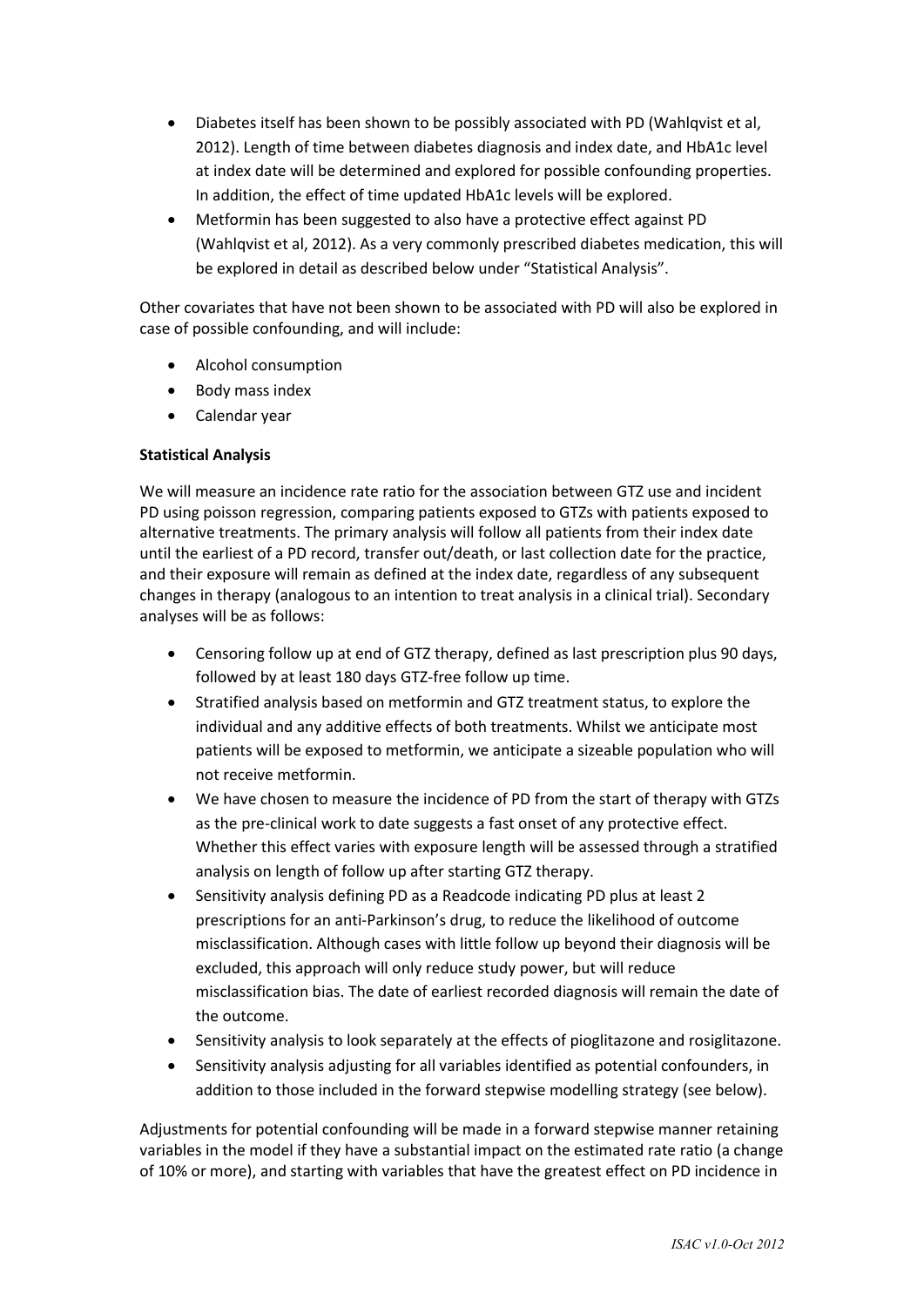univariate analyses. All data management and analyses will be performed using Stata 12 (StataCorp, Texas).

#### **Patient or User Group Involvement**

We do not believe this research would benefit from patient or user group involvement at the current stage, but may be more relevant at the time of dissemination or consideration of further related research.

## **Limitations of the Study Design, Data Sources and Analytic Methods**

Diagnoses of PD in the CPRD have a positive predictive value of 90% (Becker et al, 2008) and so a small degree of misclassification amongst outcomes is expected. However, this is likely to be non-differential with respect to GTZ exposure and would be expected to bias results towards the null. In addition, missing cases of PD are likely to be rare in our study population, given that the prevalence of PD is low in the general population. Misclassification of the exposure is also likely to occur to some degree, with patients not being completely adherent to prescribed medicines. However, diabetes is a serious condition for which patients are likely to be motivated to take their medication, and substantial misclassification is not anticipated. Again, misclassification is unlikely to be differential with respect to PD status and so a dilution of any effect towards the null would be expected.

Whilst a small number of risk factors for PD are known and will be accounted for in the design and analysis (e.g. age, sex, smoking), it is not anticipated that these factors will be strongly associated with the choice to prescribe a GTZ, and so confounding is not expected to be strong in this study. Nonetheless, the analysis plan ensures potential confounding will be addressed, and in particular the separate and potentially additive effects of GTZs and metformin will be assessed.

Since the study is conducted entirely within the population with diabetes, the generalisability of results may be affected. However, it is unlikely that any pharmacological effect of GTZs relevant to PD would be limited to people with diabetes only.

## **Plans for Dissemination and Communication of Study Results**

The results will be published in a relevant medical journal and will be presented at scientific meetings where possible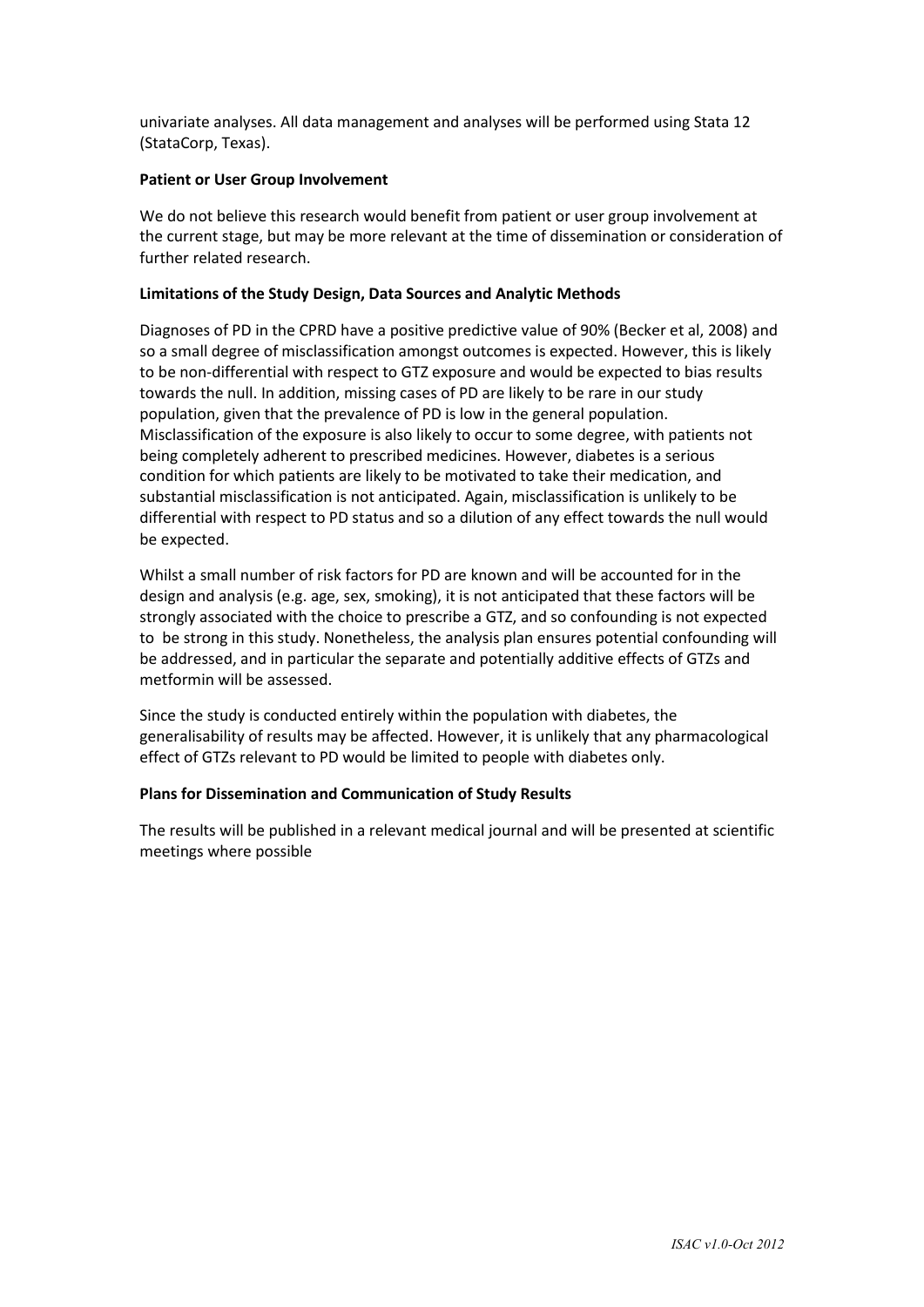#### **References**

Becker C, Jick SS, Meier CR. Use of antihypertensives and the risk of Parkinson disease. Neurology 2008; 70: 1438-44.

Combs CK, Johnson DE, Karlo JC, Cannady SB, Landreth GE. (2000) Inflammatory mechanisms in Alzheimer's disease: inhibition of beta-amyloid-stimulated proinflammatory responses and neurotoxicity by PPARgamma agonists. J Neurosci 20(2):558-67.

Forno LS (1992). Neuropathologic features of Parkinson's, Huntington's, and Alzheimer's diseases. *Ann N Y Acad Sci*. 648:6-16.

Harada M, et al (1995).Transforming growth factor-beta 1 levels are elevated in the striatum and in ventricular cerebrospinal fluid in Parkinson's disease. *Neurosci Lett*. 193(2):129-32.

Hetzel M, Walcher D, Grüb M, Bach H, Hombach V, Marx N. (2003) Inhibition of MMP-9 expression by PPARgamma activators in human bronchial epithelial cells. Thorax. 58(9):778- 83.

Jenner P, Olanow CW (2006). The pathogenesis of cell death in Parkinson's disease. Neurology. 66(10 Suppl 4):S24-36.

Koopman RJ, Mainous AG 3rd, Diaz VA, Geesey ME. Changes in age at diagnosis of type 2 diabetes mellitus in the United States, 1988 to 2000. Ann Fam Med. 2005 Jan-Feb;3(1):60- 3.Liu B, Hong JS (2003). Role of microglia in inflammation-mediated neurodegenerative diseases: mechanisms and strategies for therapeutic intervention *J Pharmacol Exp Ther*. 304(1):1-7.

McGeer PL, Itagaki S, Boyes BE, McGeer EG (1988). Reactive microglia are positive for HLA-DR in the substantia nigra of Parkinson's and Alzheimer's disease brains. *Neurology*. 38(8):1285-91.

Merrill JE, Benveniste EN (1996). Cytokines in inflammatory brain lesions: helpful and harmful *Trends Neurosci*. 19(8):331-8.

Sadeghian M; Marinova-Mutafchieva L; Broom L; Davis JB; Virley D; Medhurst AD; Dexter DT. (15 May 2012). Full and partial peroxisome proliferation-activated receptor-γ agonists, but not δ agonist, rescue of dopaminergic neurons in the 6-OHDA parkinsonian model is associated with inhibition of microglial activation and MMP expression. J Neuroimmunol. 246:69-77.

Wahlqvist ML, Lee MS, Hsu CC, Chuang SY, Lee JT, Tsai HN. Metformin-inclusive sulfonylurea therapy reduces the risk of Parkinson's disease occurring with Type 2 diabetes in a Taiwanese population cohort. Parkinsonism Relat Disord. 2012 Jul;18(6):753-8. doi: 10.1016/j.parkreldis.2012.03.010. Epub 2012 Apr 10.

Wyss-Coray T, Mucke L (2002). Inflammation in neurodegenerative disease--a double-edged sword. *Neuron*. 35(3):419-32.

Zafiriou S, Stanners SR, Saad S, Polhill TS, Poronnik P, Pollock CA. (2005) Pioglitazone inhibits cell growth and reduces matrix production in human kidney fibroblasts. J Am Soc Nephrol16(3):638-45.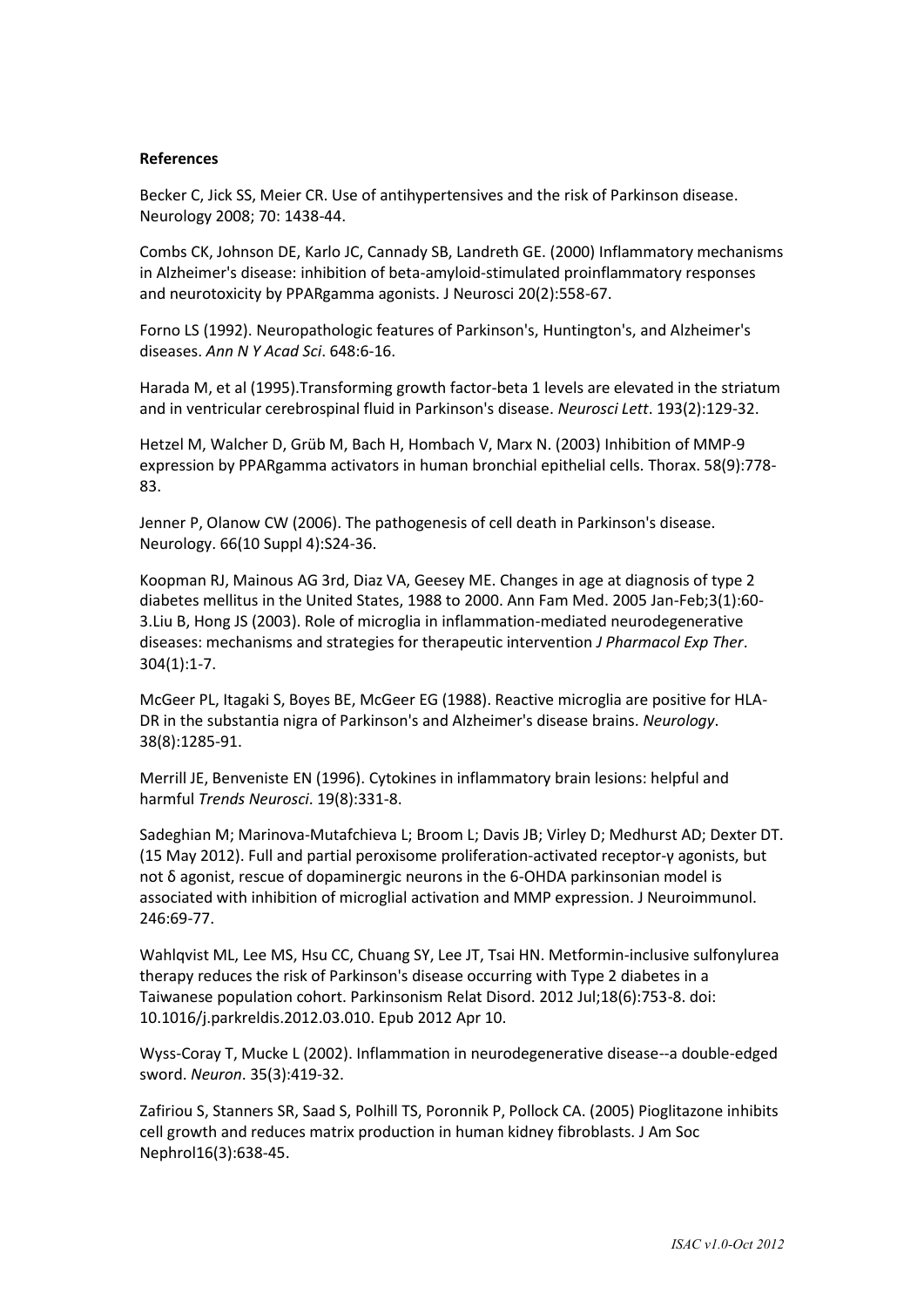|          | Appendix 1: Codes used to identify glitazone exposure |
|----------|-------------------------------------------------------|
| prodcode | drugsubstancename                                     |
| 469      | rosiglitazone maleate                                 |
| 548      | pioglitazone hydrochloride                            |
| 5227     | rosiglitazone maleate                                 |
| 6855     | metformin hydrochloride/rosiglitazone maleate         |
| 7325     | metformin hydrochloride/rosiglitazone maleate         |
| 7375     | metformin hydrochloride/rosiglitazone maleate         |
| 9662     | rosiglitazone maleate                                 |
| 9699     | pioglitazone hydrochloride                            |
| 10051    | pioglitazone hydrochloride                            |
| 11601    | metformin hydrochloride/rosiglitazone maleate         |
| 11604    | metformin hydrochloride/rosiglitazone maleate         |
| 11609    | metformin hydrochloride/rosiglitazone maleate         |
| 11610    | metformin hydrochloride/rosiglitazone maleate         |
| 11717    | metformin hydrochloride/rosiglitazone maleate         |
| 11737    | metformin hydrochloride/rosiglitazone maleate         |
| 11760    | metformin hydrochloride/rosiglitazone maleate         |
| 13628    | troglitazone                                          |
| 14164    | metformin hydrochloride/rosiglitazone maleate         |
| 15232    | rosiglitazone maleate                                 |
| 17580    | metformin hydrochloride/rosiglitazone maleate         |
| 18220    | metformin/pioglitazone                                |
| 19472    | pioglitazone hydrochloride                            |
| 20287    | pioglitazone hydrochloride                            |
| 20889    | pioglitazone hydrochloride                            |
| 30316    | metformin/pioglitazone                                |
| 31077    | metformin/pioglitazone                                |

rosiglitazone maleate